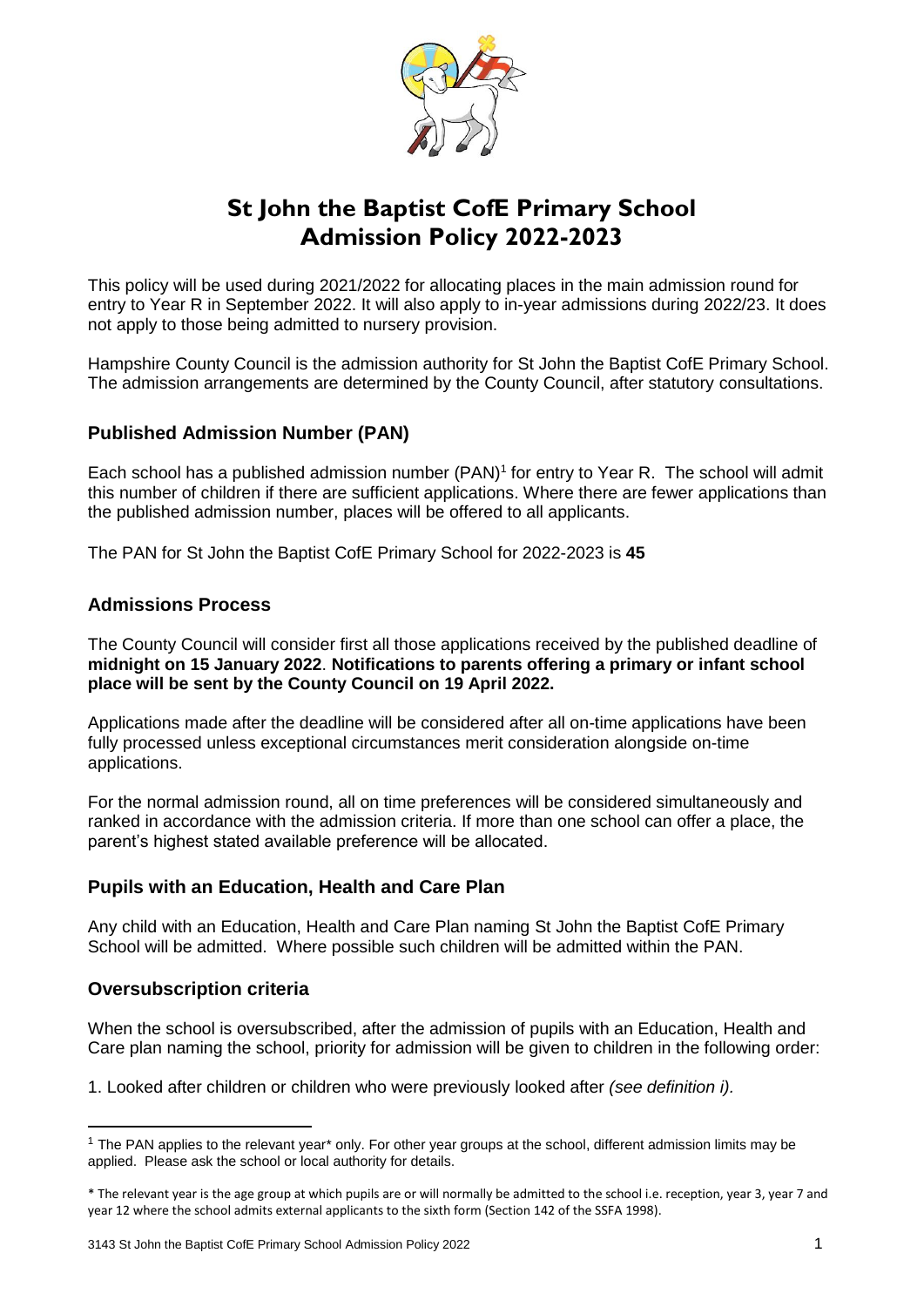2. (For applications in the normal admission round only) Children or families with an exceptional medical and/or social need *(see definition ii)*. Supporting evidence from a professional is required such as a doctor and/or consultant for medical needs or a social worker, health visitor, housing officer, the police or probation officer for social needs. This evidence must confirm the child or family's medical or social need and why that need(s) makes it essential that the child attends St John the Baptist CofE Primary School rather than any other. If evidence is not submitted by the application deadline, the medical and/or social need cannot be considered.

3. Children of staff *(see definition iii)* who have, (1) been employed at St John the Baptist CofE Primary School for two or more years at the time at which the application for admission to the school is made, or (2) have been recruited to fill a vacant post for which there is a demonstrable skill shortage.

4. Children living **in** the catchment area *(see definition iv)* of St John the Baptist CofE Primary School who at the time of application have a sibling *(see definition v)* on the roll of St John the Baptist CofE Primary School who will still be on roll at the time of admission. [See 7 for additional children who may be considered under this criterion.]

5. Children living **in** the catchment area of St John the Baptist CofE Primary School with a parent who is an active member of the Church of England *(see definition vii)* and who requests admission on denominational grounds and provides relevant evidence.

6. Other children living **in** the catchment area of St John the Baptist CofE Primary School*.*

7. Children living **out** of the catchment area of St John the Baptist CofE Primary School who at the time of application have a sibling *(see definition v)* on the roll of St John the Baptist CofE Primary School who will still be on roll at the time of admission. [Where a sibling was allocated a place at St John the Baptist CofE Primary School in the normal admission round in a previous year because the child was displaced *(see definition vi)* from the catchment school for their address, the application will be considered under 4, above, subject to the siblings still living in the catchment area for the school from which they were displaced. In future normal admissions rounds a younger sibling will be considered to have been displaced where they were allocated a place at St John the Baptist CofE Primary School under this criterion as a consequence of their elder sibling's displacement and are still living in the catchment area for the school from which they were displaced].

8. Children living **out** of the catchment area of St John the Baptist CofE Primary School with a parent who is an active member of the Church of England *(see definition vii)* and who requests admission on denominational grounds and provides relevant evidence.

9. Other children.

#### *Definitions*

(i) Looked after children are defined as those who are (a) in the care of a local authority, or (b) being provided with accommodation by a local authority in the exercise of their social services functions (see the definition in section 22(1) of the Children Act 1989). Previously looked after children are those who were looked after but immediately after being looked after became subject to an adoption order, child arrangements order, or special guardianship order. An adoption order is an order under section 46 of the Adoption and Children Act 2002 or section 12 of the Adoption Act 1976. Child arrangements orders are defined in section 8 of the Children Act 1989, as amended by section 12 of the Children and Families Act 2014. Child arrangements orders replace residence orders and any residence order in force prior to 22 April 2014 is deemed to be a child arrangements order. Section 14A of the Children Act 1989 defines a 'special guardianship order' as an order appointing one or more individuals to be a child's special guardian (or special guardians). Previously looked after children also includes those who appear (to the admission authority) to have been in state care outside of England and ceased to be in state care as a result of being adopted. A child is regarded as having been in state care outside of England if they were in the care of or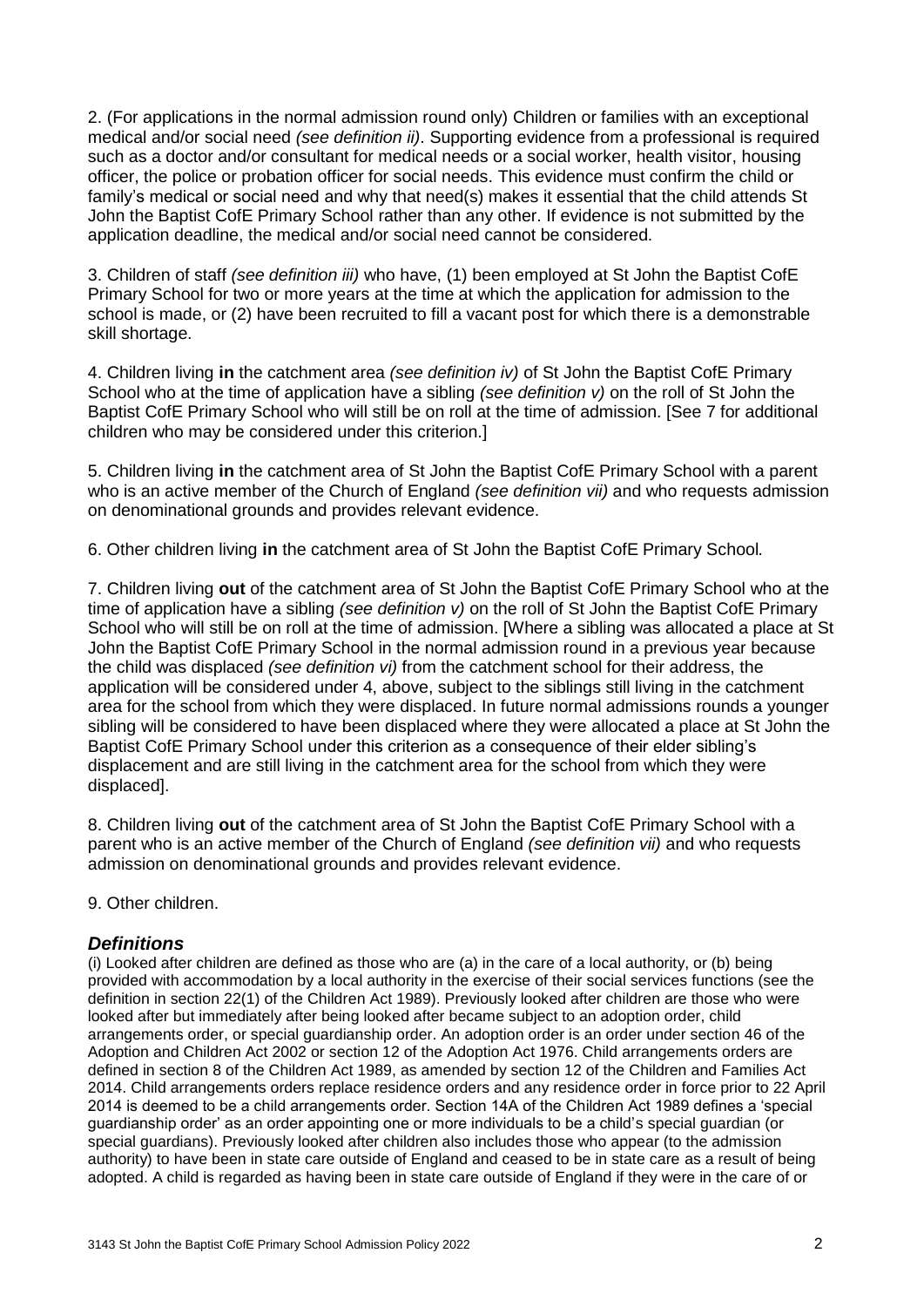were accommodated by a public authority, a religious organisation, or any other provider of care whose sole or main purpose is to benefit society.

(ii) Applicants will only be considered under this criterion if on the application form (online or paper) they have ticked the appropriate box explicitly indicating that they wish for their application to be considered under medical / social need. 'Medical need' does not include mild medical conditions, such as asthma or allergies. 'Social need' does not include a parent's wish that a child attends the school because of a child's aptitude or ability or because their friends attend the school or because of routine childminding arrangements. Priority will be given to those children whose evidence establishes that they have a demonstrable and significant need to attend a particular school. Equally this priority will apply to children whose evidence establishes that a family member's physical or mental health or social needs mean that they have a demonstrable and significant need to attend a particular school. Evidence must confirm the circumstances of the case and must set out why the child should attend a particular school and why no other school could meet the child's needs. Providing evidence does not guarantee that a child will be given priority at a particular school and in each case a decision will be made based on the merits of the case and whether the evidence demonstrates that a placement should be made at one particular school above any other.

(iii) 'Staff' includes all those on the payroll of St John the Baptist CofE Primary School who (specific to clause (1)) have been an employee continuously for two years at the time of application. 'Children of staff' refers to situations where the staff member is the natural parent, the legal guardian or a resident step parent.

(iv) A map of the school's catchment area is available on the school's details page of the Hampshire County Council website [www.hants.gov.uk/educationandlearning/findaschool.](http://www.hants.gov.uk/educationandlearning/findaschool)

(v) 'Sibling' refers to brother or sister, half brother or half sister, adoptive brother or adoptive sister, foster brother or foster sister, step brother or step sister living as one family unit at the same address. It will also be applied to situations where a full, half or adopted brother or sister are living at separate addresses. Criteria 4 and 7 include children who at the time of application have a sibling for whom the offer of a place at St John the Baptist CofE Primary School even if the sibling is not yet attending.

(vi) 'Displaced' refers to a child who was refused a place at the catchment school in the normal admissions round having named it in the application and was not offered a higher named preference school. To identify the child's catchment school please use [https://maps.hants.gov.uk/SchoolCatchmentAreaFinder.](https://maps.hants.gov.uk/SchoolCatchmentAreaFinder/) Note that some addresses are in catchment for more than one school and in this case, 'displaced' refers to a child who was refused a place at any of their catchment schools.

(vii) 'Active member of the Church of England' is defined as attending worship at a Church of England church at least twice a month for the previous two years before the date of application\*. Parents applying under criterion 5 or 8 must complete a Supplementary Information Form (SIF) which asks for declaration and verification of active membership. The SIF is available to download and print from the County website [\(www.hants.gov.uk/admissions\)](http://www.hants.gov.uk/admissions) or from the school on request. It cannot be completed online. The completed SIF must be returned to the school by the application deadline.

\**In the event that during the period specified for attendance at worship, the church has been closed for public worship and has not provided alternative premises for that worship, the requirements of these [admissions] arrangements in relation to attendance, will only apply to the period when the church or alternative premises have been available for public worship.*

# **Tie-breaker**

If the school is oversubscribed from within any of the above categories, straight line distance will be used to prioritise applications; applicants living nearer the school have priority. Distances will be measured from the Ordnance Survey home address point to the school address point using Hampshire County Council's Geographic Information Systems (GIS). Distances to multiple dwellings will give priority to the ground floor over the first floor and so on. On individual floors, distances will be measured to the stairs leading to the communal entrance. Where two or more applicants are equidistant, random allocation will be used to allocate the place. An explanation of the random allocation procedure is available on the County website.

# **Additional Information**

# **Permanent Residence**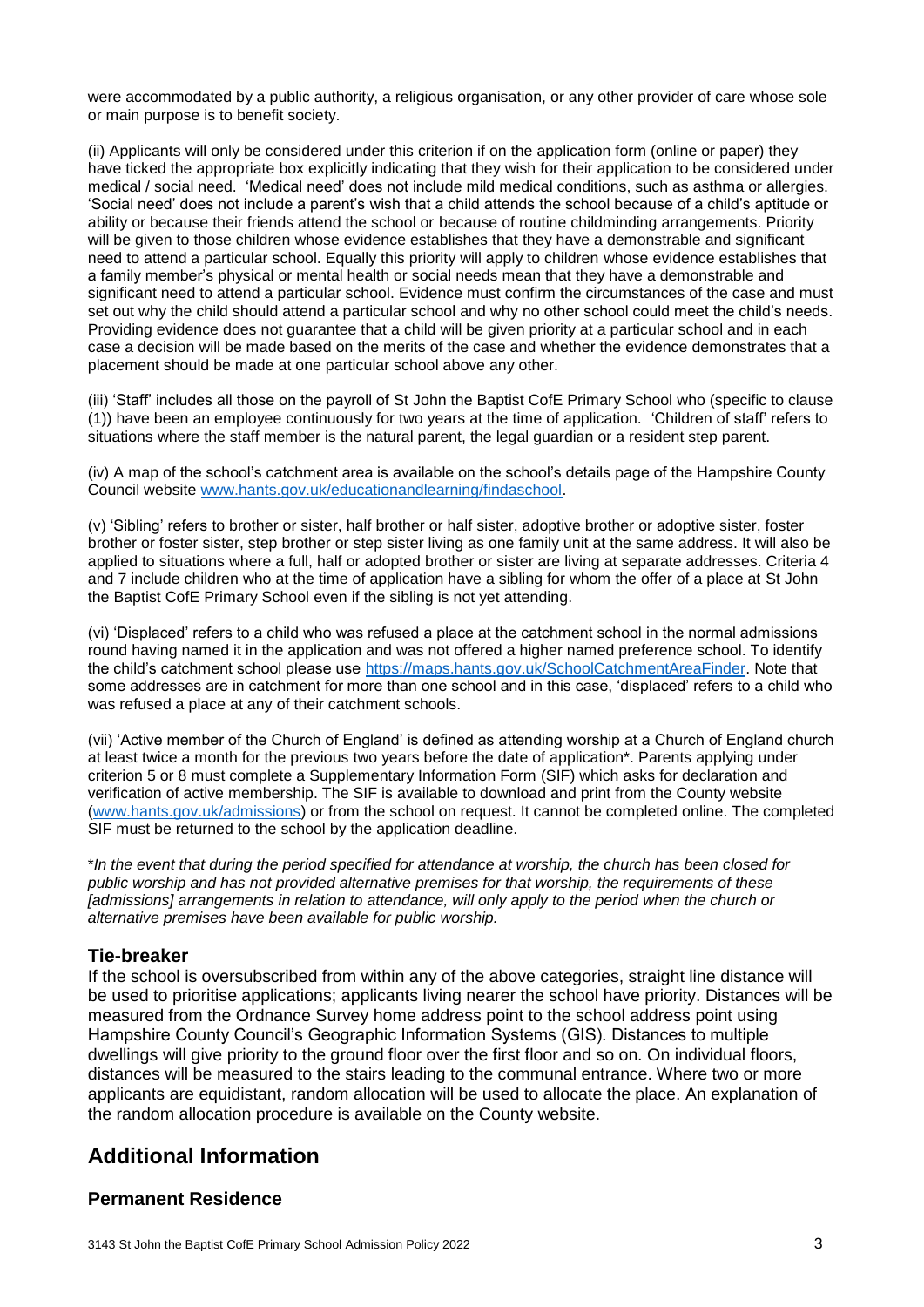The child's permanent residence is where they live, normally including weekends and during school holidays as well as during the week, and should be used for the application. The permanent address of children who spend part of their week with one parent and part with the other, at different addresses, will be the address at which they spend most of their time.

# **Multiple births**

Where a twin or child from a multiple birth is offered the last place available within the PAN, any further twin or child of the same multiple birth will also be offered a place, if the parents so wish, even though this may raise the number in the year group above the school's PAN.

#### **Fair Access placements by the local authority**

Outside the normal admission round, it may sometimes be necessary for a pupil to be placed by the local authority, or a local placement panel acting on behalf of the authority, in a particular school even if there is a waiting list for admission. Such placements will be made in accordance with Hampshire County Council's Fair Access Protocol. The Protocol is based on legislation and government guidance.

#### **Waiting lists**

Waiting lists will be established for each year group where more applications are received than places available. For main round admissions to Year R, the waiting list will be maintained centrally by the local authority until 31 August 2022. At all other times, and for other year groups, waiting lists will be operated by schools on behalf of the local authority.

Any places that become available will be offered to the child at the top of the list on the day the place became available. The waiting list is ordered according to the criteria of the admission policy with no account being taken of the length of time on the waiting list or any priority order expressed as part of the main admission round. Fair Access admissions and school closure arrangements will take priority over the waiting list.

The waiting list will be reviewed and revised –

- each time a child is added to, or removed from, the waiting list;
- when a child's changed circumstances affect their priority;

For entry to Year R, the waiting list will remain open until 31 August 2023, at which point all names will be removed. For all other year groups, waiting lists will remain open until 31 August of each year. Parents who want their child to be considered for a place at the school in the following school year must submit a new in-year application in the August preceding the new school year. Schools will send a decision letter within the first 10 days of the new term.

#### **Starting school**

Pupils born between 1 September 2017 and 31 August 2018 (inclusive) are entitled to full-time schooling from September 2022. Parents can choose to defer their child's admission until later in the school year (but not beyond the start of the term after they reach compulsory school age). Children can also attend part-time until they reach compulsory school age. Parents must discuss their child's starting arrangements with the school once an offer has been secured.

Children with birthdays between:

- 1 September and 31 December 2017 (inclusive) reach compulsory school age on 31 December 2022, at the start of the spring term 2023.
- 1 January and 31 March 2018 (inclusive) reach compulsory school age on 31 March 2023, at the start of the summer term 2023.
- 1 April and 31 August 2018 (inclusive) reach compulsory school age on 31 August 2023, at the start of the new school year in September 2023.

Parents of summer born children (those born between 1 April and 31 August) who are particularly concerned about their child's readiness for school can request to delay their child's entry to Year R